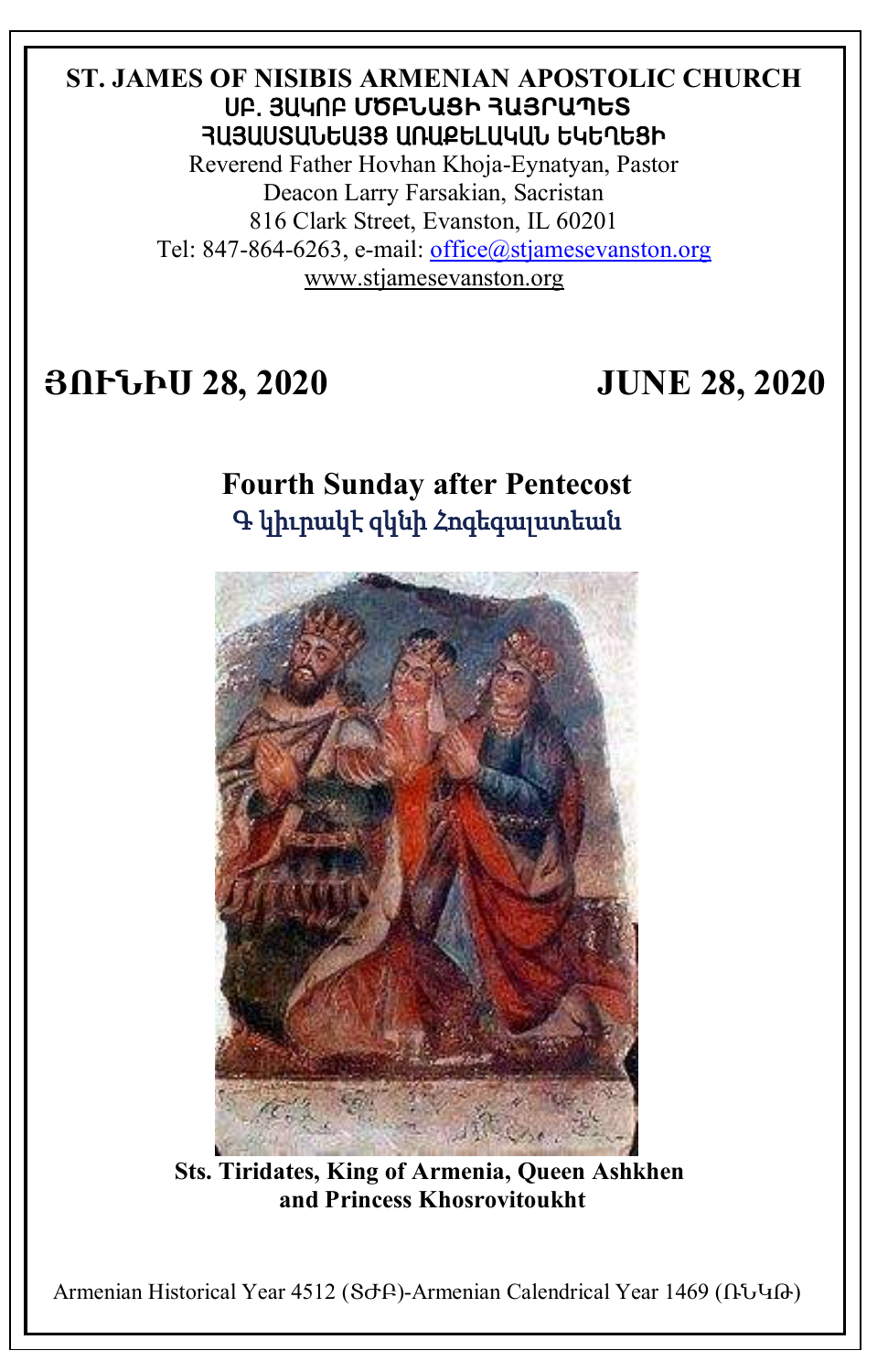## **SUNDAY, JUNE 28, 2020 NO. 26 /2020**

| Night Service         |
|-----------------------|
| Holy Badarak          |
| <b>Bible Readings</b> |

 $9:00$  AM  $10:00$  AM Bible Readings Isaiah 1:21-31; Romans 7:25-8:11; Matthew 12:38-45

# ԿԻՐԱԿԻ**,** ՅՈՒՆԻՍ **28, 2020**

| Գիշերային ժամ   | 9:00                                  |
|-----------------|---------------------------------------|
| Uning Tuununung | 10:00                                 |
| Ընթերցումներ    | Եսայի 1:21-31; Հռոմեացիներ 7:25-8:11; |
|                 | Մատթեոս 12:38-45                      |

#### **PLEASE PRAY FOR OUR SICK**

| Hoyle Green        | Nanci Perkhaus             |
|--------------------|----------------------------|
| Michael Green      | Sofia Petrosyan            |
| Nargez Hamayak     | <b>Antony Puckett</b>      |
| Fred Harburg       | Virgie Jandegian Saskowski |
| Robert Lapointe    | Surpik Simon               |
| Cassandra Mitchell | Vigen Ter-Avakian          |
| Varvara Movsesyan  | Milan Thakkar              |
| Joy Nazarian       | Terre Tuzzolino            |
| Shirley Omartian   | Kary Valenziano            |
| Dn. Hagop Papazian | Carla Ziegler              |
|                    |                            |

*If you know of anyone that needs our special prayers, please call the church office (847) 864-6263 or Der Hovhan (847) 644-7389 so that their names can be included on this list or if a name should be removed.*

#### **FEASTS AND FASTS**

-systemen

| June 29 | Commemoration of Sts. Antoninus, Theophilus, Anicetus and    |
|---------|--------------------------------------------------------------|
|         | <b>Potinus</b>                                               |
| June 30 | Commemoration of the Prophet Daniel, and his Companions Sts. |
|         | Shadrach, Meshach and Abednego                               |
| July 1  | Fast Day                                                     |
| July 2  | Feast of the Holy Translators St. Sahag and St. Mesrop       |
| July 3  | Fast day                                                     |
| July 4  | Commemoration of Sts. Tiridates, King of Armenia,            |
|         | Queen Ashkhen and Princess Khosrovitoukht                    |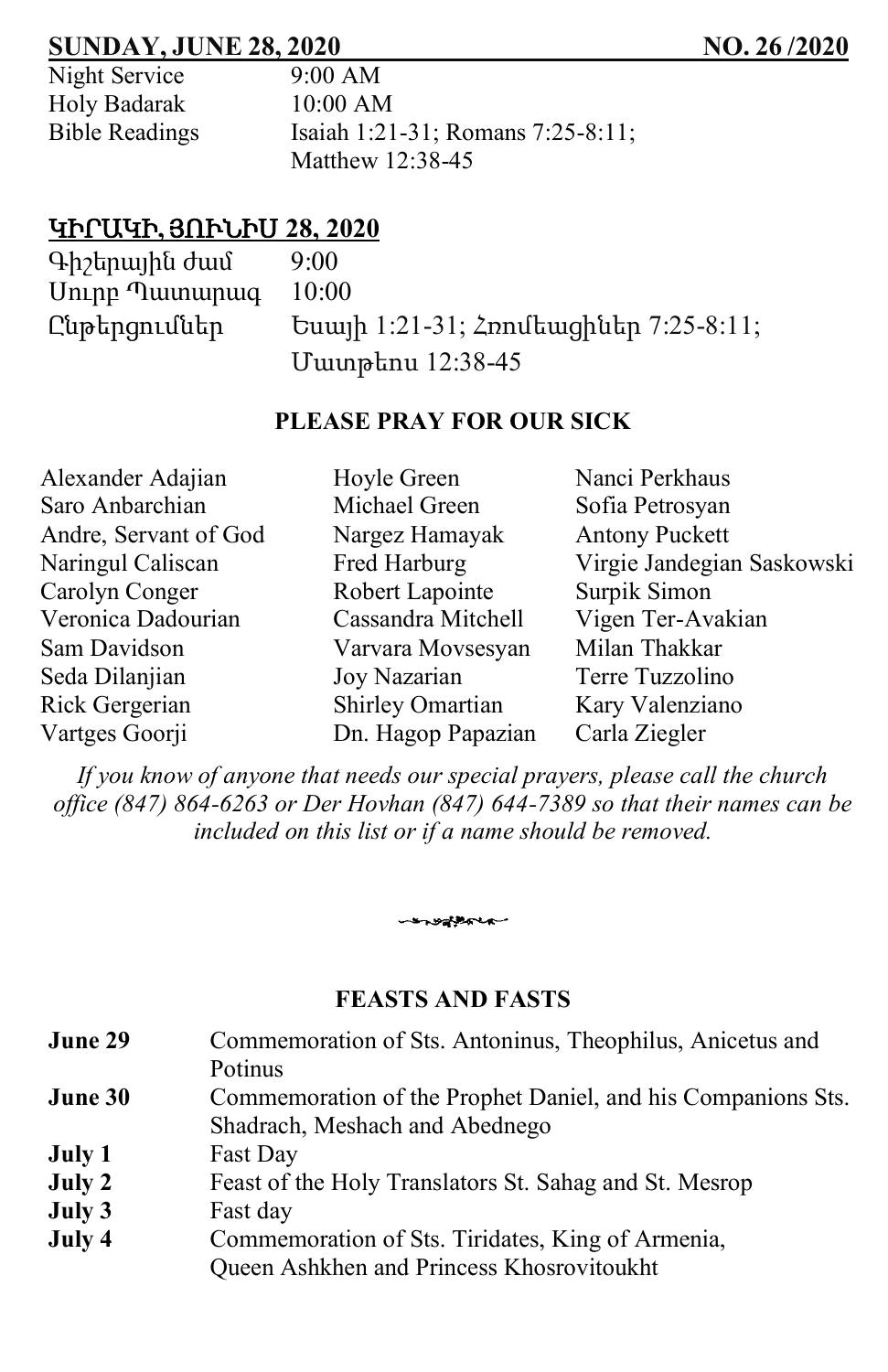## **COMMEMORATION OF STS. TIRIDATES, QUEEN ASHKHEN AND PRINCESS KHOSROVITOUKHT**

In 287 A.D., Tiridates (Trdat), from the royal house of Arshakouni, assumed the throne which once belonged to his father and became Tiridates III, King of Armenia. In 301 A.D., King Tiridates released St. Gregory the Illuminator from imprisonment and proclaimed Christianity the state religion of Armenia. In doing so, the King became the greatest advocate of spreading Christianity throughout the country.

According to the Greek historian Agathangelos, the King, along with Queen Ashken and Princess Khosrovitoukht, met St. Gregory upon his return from Caesarea, where he had traveled to receive episcopal ordination. Following a period of fasting and preparation, Gregory baptized the three of them. Through the baptism, Tiridates became the first king in the world to rule over a Christian country. History also shows that Tiridates, Ashkhen and Khosrovitoukht personally participated in the construction of the Cathedral of Holy Etchmiadzin.

## **NAME DAY CELEBRATIONS**

**Continued** 

Whenever you know a friend or loved one whose Name Day/Feast Day is soon to be celebrated, honor the person by presenting them with a lit candle saying, *"Anoonovut abrees"* or *"Anoonovut dzeranas"* ("May you grow old with your name"). Or you can simply say, "Happy Name Day!"

**NAME DAYS celebrated this week**: *Anton (June 29), Daniel, Misag, Setrak (June 30), Sahag, Isahag, Mesrob (July 2), Ashkhen, Khosrovidoukht (July 4).*



## **SCRIPTURE READINGS FOR THIS WEEK**

| Monday          | Wisdom 3:1-8; Isaiah 48:16-17; 2 Timothy 3:10-15; John 15:11-16 |
|-----------------|-----------------------------------------------------------------|
| Tuesday         | Daniel 2:1-49; Hebrews 11:32-40; Matthew 24:9-15                |
|                 | <b>Wednesday</b> Romans 9:1-16; Matthew 13:1-8                  |
| <b>Thursday</b> | Romans 7:1-11; Matthew 12:9-15; Wisdom 8:7-10;                  |
|                 | Isaiah 61:6-9; 1 Corinthians 12:6-9; Luke 12:32-40              |
| Friday          | Romans 9:17-27; Matthew 13:16-23                                |
| <b>Saturday</b> | Wisdom 6:2-10; Isaiah 45:1-3; 1 Timothy 2:1-7; Luke 11:14-23    |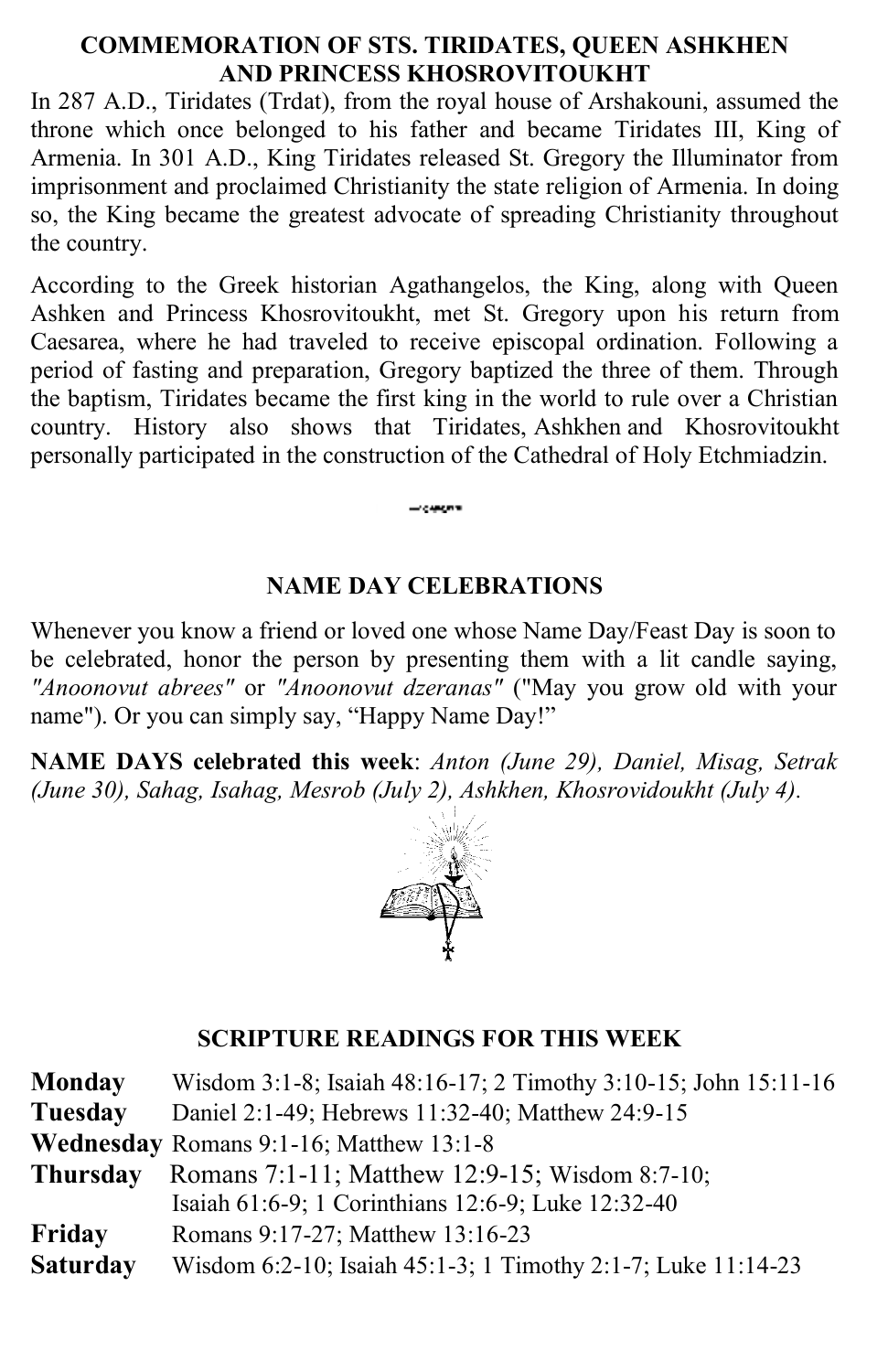# **SCRIPTURE READINGS**

# Եսայու մարգարեությունը **1:21-31**

21 Ինչպէ՜ս պոռնիկ դարձաւ հաւատարիմ քաղաք Սիոնը, որը լի էր հաւատով, ուր արդարութիւնն էր բնակւում, իսկ այժմ՝ մարդասպանները: 22 Ձեր արծաթը փորձուած չէ, ձեր վաճառականները գինուն ջուր են խառնում, 23 ձեր իշխաններն ապստամբներ են եւ գողերին գողակից, կաշառք սիրող են եւ վրէժխնդիր, որբերի իրաւունքը չեն պաշտպանում եւ ուշադրութիւն չեն դարձնում այրիների դատին»: 24 Դրա համար էլ այսպէս է ասում Զօրութիւնների Տէրը՝ Իսրայէլի ամենազօր Աստուածը. «Վա՜յ ձեզ, Իսրայէլի հզօրնե՛ր, բարկութիւնն իմ այլեւս չի դադարելու իմ հակառակորդների հանդէպ, դատ ու դատաստանով պիտի պատժեմ իմ թշնամիներին: 25 Ձեռքս պիտի ձգեմ քեզ վրայ, մաքրելու համար քեզ քուրայում պիտի այրեմ, կորստեան պիտի մատնեմ ապստամբներիդ, քո միջից պիտի վերացնեմ բոլոր անօրէններին, բոլոր ամբարտաւաններին պիտի խոնարհեցնեմ: 26 Քեզ վրայ, ինչպէս առաջ, դատաւորներ պիտի կարգեմ ու խորհրդականներ, ինչպէս նախկինում, եւ այն ժամանակ դու կկոչուես Քաղաք արդարութեան՝ քաղաքների մայր հաւատարիմ Սիոն»: 27 Արդարեւ, նա գերութիւնից պիտի փրկուի իրաւունքով, արդարութեամբ եւ ողորմածութեամբ: 28 Բայց անօրէններն ու մեղաւորները պիտի խորտակուեն միասին, եւ նրանք, որ լքեցին Տիրոջը, պիտի բնաջնջուեն միասին: 29 Նրանք ամաչելու են այն կուռքերի համար, որոնց հանդէպ սէր էին տածում, ամօթահար են լինելու այն դիւապատկերների համար, որ իրենք կերտեցին, խայտառակուելու են այն պարտէզների համար, որոնց ցանկանում էին: 30 Լինելու են ինչպէս տերեւաթափ բեւեկնի, նմանուելու են այգու, որը ջուր չունի: 31 Նրանց զօրութիւնը վերածուելու է ծեծուած վուշի խռիւի, իսկ նրանց գործերը՝ կրակի կայծերի, եւ անօրէններն ու մեղաւորները այրուելու են միասին. եւ չի լինելու ոչ ոք, որ հանգցնի կրակը:

# Հռոմեացիներին **7:25-8:11**

[25](http://biblehub.com/romans/7-25.htm)Շնորհակալութիւն Աստուծոյ՝՝, մեր Տէրոջ՝ Յիսուս Քրիստոսի միջոցով: Ուրեմն ես ինքս միտքով կը ծառայեմ Աստուծոյ Օրէնքին, իսկ մարմինով՝ մեղքի օրէնքին: [1](http://biblehub.com/romans/8-1.htm)Ուրեմն հիմա դատապարտութիւն չկայ Քրիստոս Յիսուսով եղողներուն, որոնք մարմինին համաձայն չեն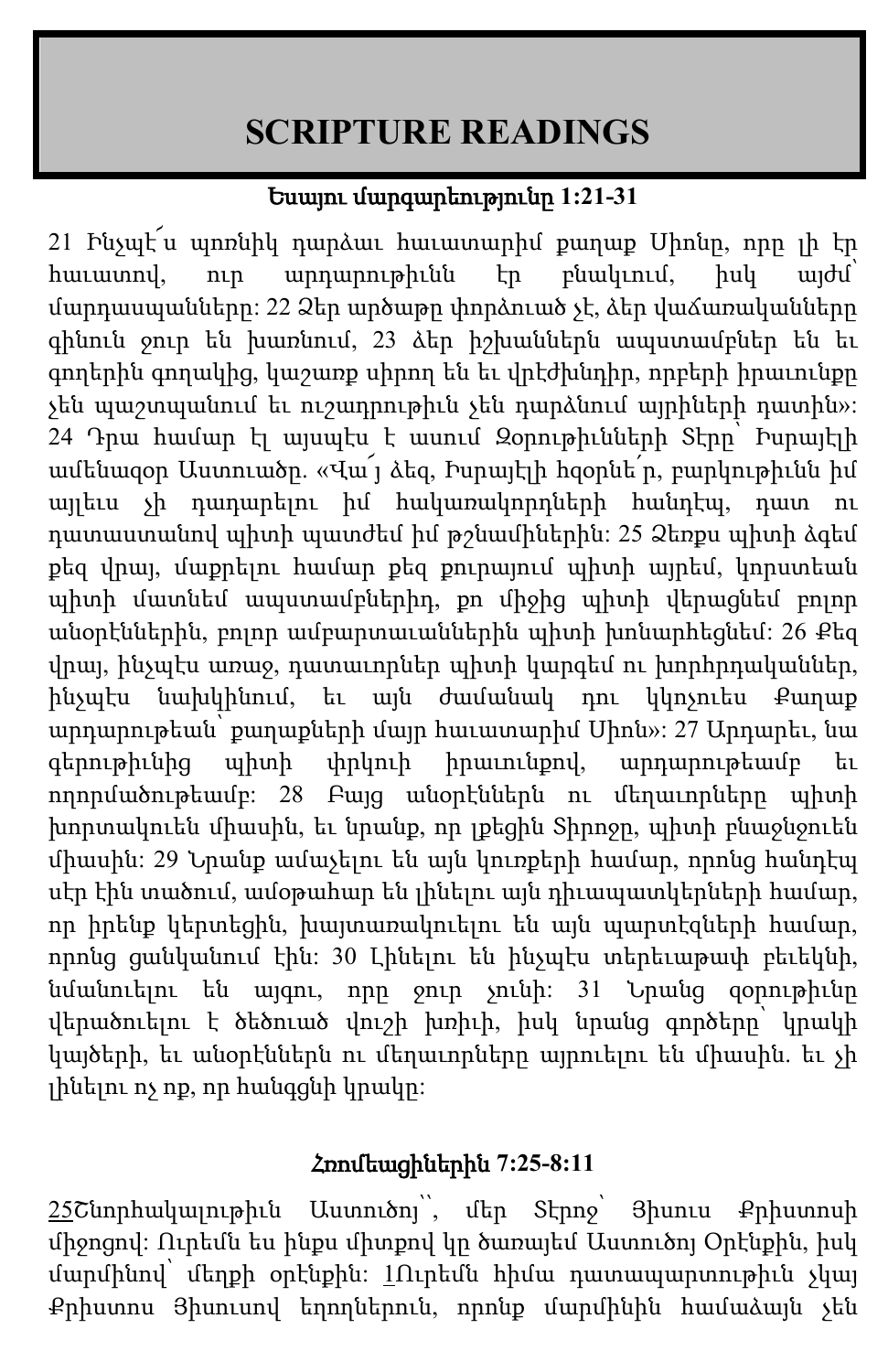ընթանար. [2](http://biblehub.com/romans/8-2.htm)քանի որ կեանքի Հոգիին Օրէնքը՝ Քրիստոս Յիսուսով ազատեց զիս մեղքի եւ մահուան օրէնքէն: [3](http://biblehub.com/romans/8-3.htm)Արդարեւ ինչ որ Օրէնքը անկարող էր ընել, որովհետեւ մարմինը տկարացուցած էր զայն, Աստուած իրագործեց. իր Որդին ղրկեց՝ մեղանչական մարմինի նմանութեամբ եւ մեղքին պատճառով, ու դատապարտեց մեղքը այդ մարմինին մէջ[,4](http://biblehub.com/romans/8-4.htm)որպէսզի Օրէնքին արդարութիւնը գործադրուի մեր մէջ՝ որ չենք ընթանար մարմինին համաձայն, այլ՝ Հոգիին: [5](http://biblehub.com/romans/8-5.htm)Արդարեւ մարմինին համաձայն ապրողները՝ կը մտածեն մարմինին բաները, իսկ Հոգիին համաձայն ապրողները՝ Հոգիին բաները <u>ճ</u>նաեւ մարմնաւոր մտածումը մահ է, իսկ հոգեւոր մտածումը՝ կեանք ու խաղաղութիւն: [7](http://biblehub.com/romans/8-7.htm)Արդարեւ մարմնաւոր մտածումը Աստուծոյ դէմ թշնամութիւն է, քանի Աստուծոյ Օրէնքին չի հպատակիր. մա՛նաւանդ չի կրնար ալ, <u>[8](http://biblehub.com/romans/8-8.htm)</u>որովհետեւ մարմինին համաձայն ապրողները չեն կրնար հաճեցնել Աստուած: [9](http://biblehub.com/romans/8-9.htm)Բայց դուք չէք ապրիր մարմինին համաձայն, հապա՝ Հոգիին համաձայն, եթէ իսկապէս Աստուծոյ Հոգին բնակած է ձեր մէջ. իսկ եթէ մէկը Քրիստոսի Հոգին չունի, ինք անորը չէ: [10](http://biblehub.com/romans/8-10.htm)Սակայն եթէ Քրիստոս ձեր մէջ է, մարմինը մեռած է մեղքին պատճառով, իսկ Հոգին կեանք կը պարգեւէ արդարութեան պատճառով: [11](http://biblehub.com/romans/8-11.htm)Ու եթէ Յիսուսը մեռելներէն յարուցանողին Հոգին բնակած է ձեր մէջ, ուրեմն ա՛ն՝ որ մեռելներէն յարուցանեց Քրիստոսը, կեանք պիտի տայ նաեւ ձեր մահկանացու մարմիններուն՝ իր Հոգիով, որ կը բնակի ձեր մէջ:

# Աւետարան ըստ Մատթէոսի **12:38-45**

[38](http://biblehub.com/matthew/12-38.htm)Այն ատեն դպիրներէն ու Փարիսեցիներէն ոմանք ըսին իրեն. «Վարդապե՛տ, նշա՛ն մը կուզենք տեսնել քեզմէ»։ [39](http://biblehub.com/matthew/12-39.htm)Իսկ ինք պատասխանեց անոնց. «Չար եւ շնացող սերունդը նշան կը խնդրէ: Ուրիշ նշան պիտի չտրուի անոր, բայց միայն Յովնան մարգարէին նշանը: [40](http://biblehub.com/matthew/12-40.htm)Որովհետեւ ինչպէս Յովնան մնաց կէտ ձուկին փորին մէջ՝ երեք օր ու երեք գիշեր, այնպէս մարդու Որդին պիտի մնայ երկրի սիրտին մէջ` երեք օր եւ երեք գիշեր։ <u>[41](http://biblehub.com/matthew/12-41.htm)</u>Նինուէի մարդիկը դատաստանին օրը պիտի կանգնին այս սերունդին դէմ ու պիտի դատապարտեն զայն, որովհետեւ զղջացին Յովնանի քարոզութեամբ. եւ ահա՛ Յովնանէ մեծ մէկը կայ հոս: [42](http://biblehub.com/matthew/12-42.htm)Հարաւի թագուհին դատաստանին օրը ոտքի պիտի ելլէ այս սերունդին դէմ ու զայն պիտի դատապարտէ, որովհետեւ ինք եկաւ երկրի ծայրերէն՝ Սողոմոնի իմաստութիւնը լսելու. եւ ահա՛ Սողոմոնէ մեծ մէկը կայ հոս»։ <u>43</u>«Երբ անմաքուր ոգին դուրս կելլէ մարդէ մը՝ կը շրջի անջուր տեղեր, հանգստութիւն կը փնտռէ, ու չի գտներ: [44](http://biblehub.com/matthew/12-44.htm)Այն ատեն կ՛ըսէ. "Վերադառնամ իմ տունս՝ ուրկէ ելայ"։ Կու գայ եւ կը գտնէ զայն` պարապ, աւլուած ու զարդարուած։ <u>[45](http://biblehub.com/matthew/12-45.htm)</u>Այն ատեն կերթայ, եւ կառնէ իրեն հետ եօթը ուրիշ ոգիներ՝ իրմէ աւելի չար, ու մտնելով հոն կը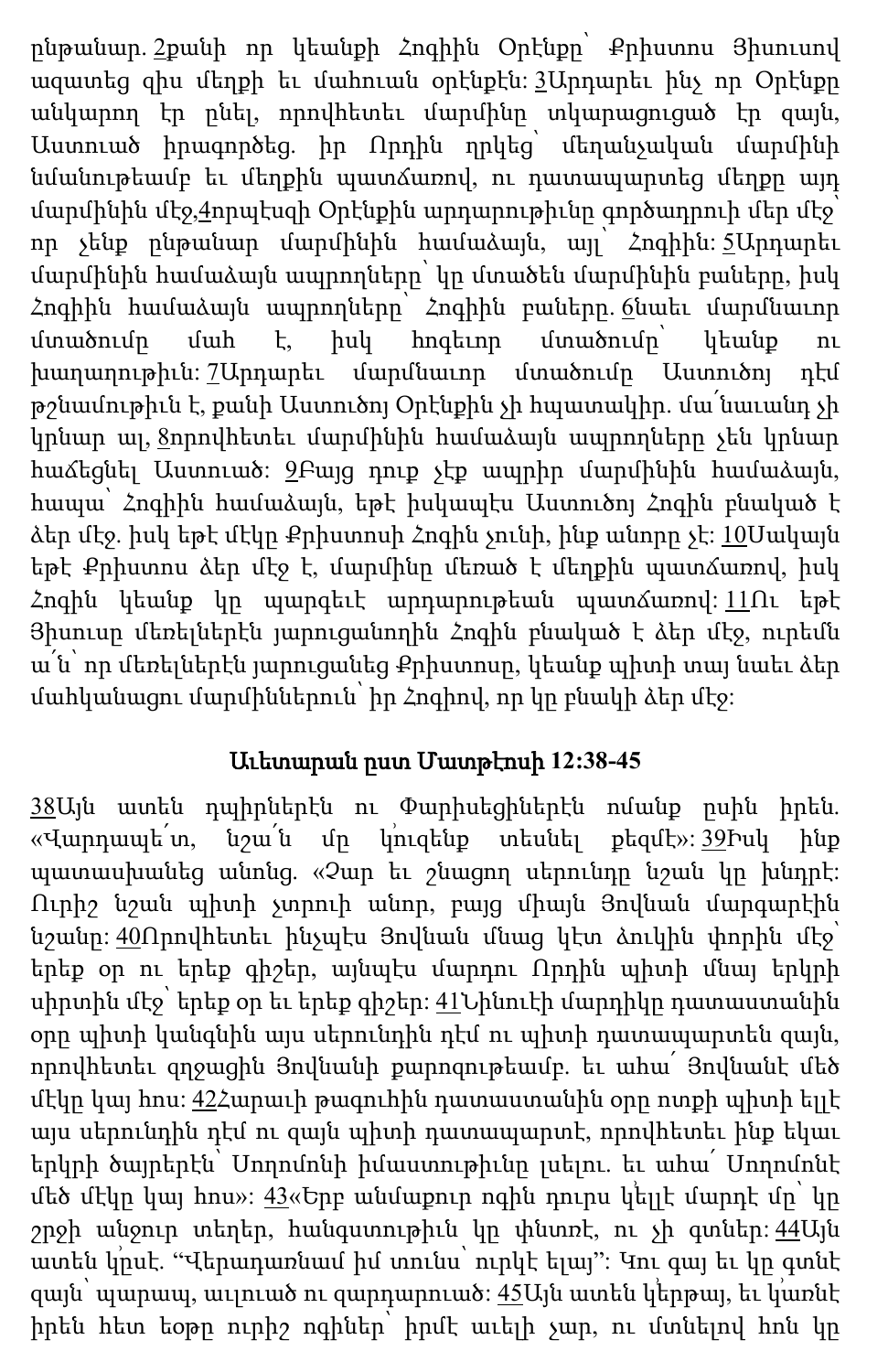բնակին. եւ այդ մարդուն վերջին վիճակը կրլլայ առաջինէն աւելի գէշ։ Ա՛յսպէս պիտի ըլլայ այս չար սերունդին ալ»:

# **Isaiah 1:21-31**

21 How is the faithful city become an harlot! it was full of judgment; righteousness lodged in it; but now murderers. 22 Thy silver is become dross, thy wine mixed with water: 23 Thy princes are rebellious, and companions of thieves: every one loveth gifts, and followeth after rewards: they judge not the fatherless, neither doth the cause of the widow come unto them. 24 Therefore saith the Lord, the LORD of hosts, the mighty One of Israel, Ah, I will ease me of mine adversaries, and avenge me of mine enemies: 25 And I will turn my hand upon thee, and purely purge away thy dross, and take away all thy tin: 26 And I will restore thy judges as at the first, and thy counselors as at the beginning: afterward thou shalt be called, The city of righteousness, the faithful city. 27 Zion shall be redeemed with judgment, and her converts with righteousness. 28 And the destruction of the transgressors and of the sinners shall be together, and they that forsake the LORD shall be consumed. 29 For they shall be ashamed of the oaks which ye have desired, and ye shall be confounded for the gardens that ye have chosen. 30 For ye shall be as an oak whose leaf fadeth, and as a garden that hath no water. 31 And the strong shall be as tow, and the maker of it as a spark, and they shall both burn together, and none shall quench them.

### **Romans 7:25-8:11**

So then with the mind I myself serve the law of God; but with the flesh the law of sin.8 1 There is therefore now no condemnation to them which are in Christ Jesus, who walk not after the flesh, but after the Spirit. 2 For the law of the Spirit of life in Christ Jesus hath made me free from the law of sin and death. 3 For what the law could not do, in that it was weak through the flesh, God sending his own Son in the likeness of sinful flesh, and for sin, condemned sin in the flesh: 4 That the righteousness of the law might be fulfilled in us, who walk not after the flesh, but after the Spirit. 5 For they that are after the flesh do mind the things of the flesh; but they that are after the Spirit the things of the Spirit. 6 For to be carnally minded is death; but to be spiritually minded is life and peace. 7 Because the carnal mind is enmity against God: for it is not subject to the law of God, neither indeed can be. 8 So then they that are in the flesh cannot please God. 9 But ye are not in the flesh, but in the Spirit, if so be that the Spirit of God dwell in you. Now if any man have not the Spirit of Christ, he is none of his. 10 And if Christ be in you, the body is dead because of sin; but the Spirit is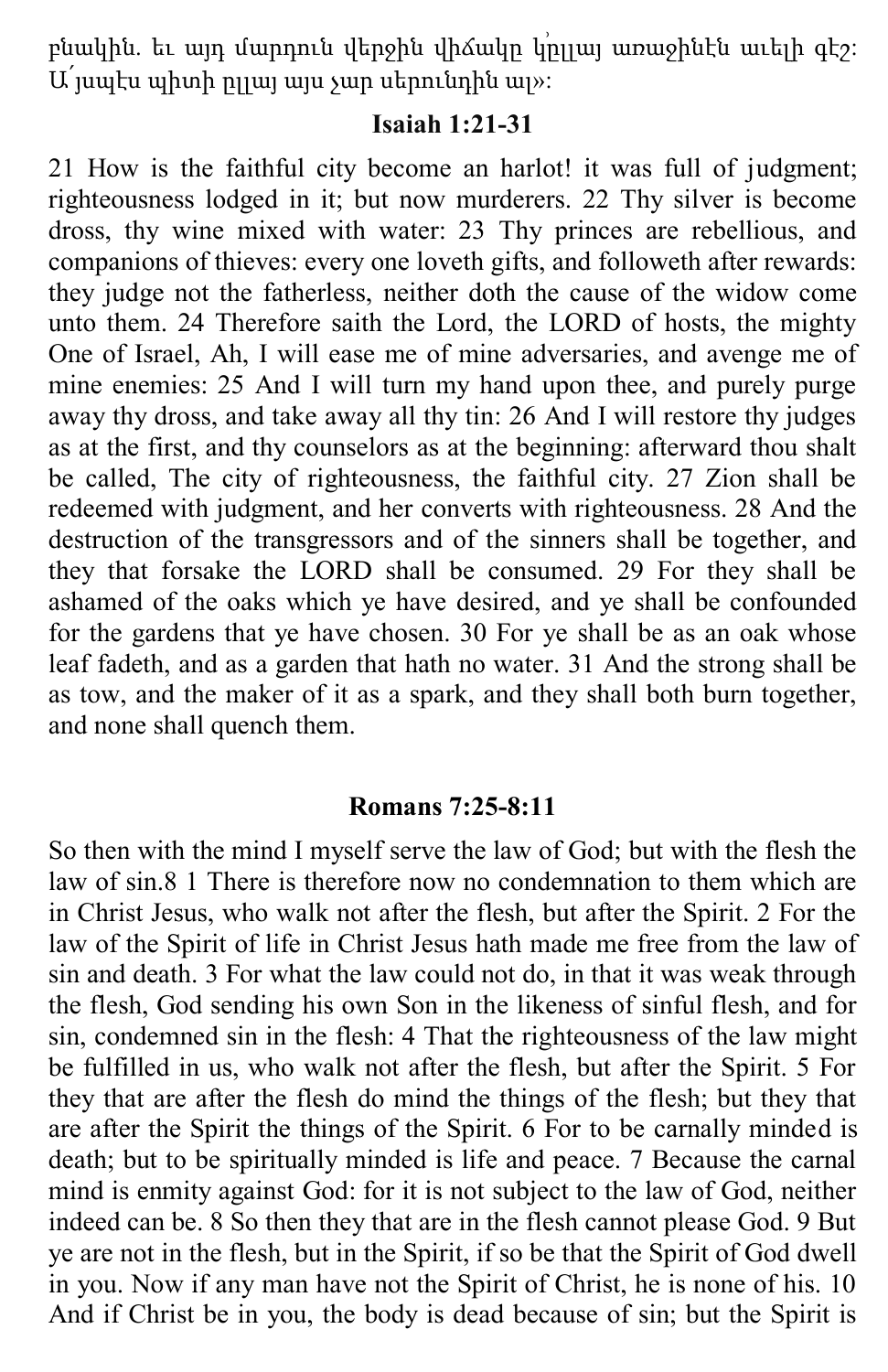life because of righteousness. 11 But if the Spirit of him that raised up Jesus from the dead dwell in you, he that raised up Christ from the dead shall also quicken your mortal bodies by his Spirit that dwelleth in you.

# **Matthew 12:38-45**

**38**Then some of the Pharisees and teachers of the law said to him, "Teacher, we want to see a sign from you." **39**He answered, "A wicked and adulterous generation asks for a sign! But none will be given it except the sign of the prophet Jonah. **40**For as Jonah was three days and three nights in the belly of a huge fish, so the Son of Man will be three days and three nights in the heart of

the earth. **41**The men of Nineveh will stand up at the judgment with this generation and condemn it; for they repented at the preaching of Jonah, and now something greater than Jonah is here. **42**The Queen of the South will rise at the judgment with this generation and condemn it; for she came from the ends of the earth to listen to Solomon's wisdom, and now something greater than Solomon is here. **43**"When an impure spirit comes out of a person, it goes through arid places seeking rest and does not find it. **44**Then it says, 'I will return to the house I left.' When it arrives, it finds the house unoccupied, swept clean and put in order. **45**Then it goes and takes with it seven other spirits more wicked than itself, and they go in and live there. And the final condition of that person is worse than the first. That is how it will be with this wicked generation."